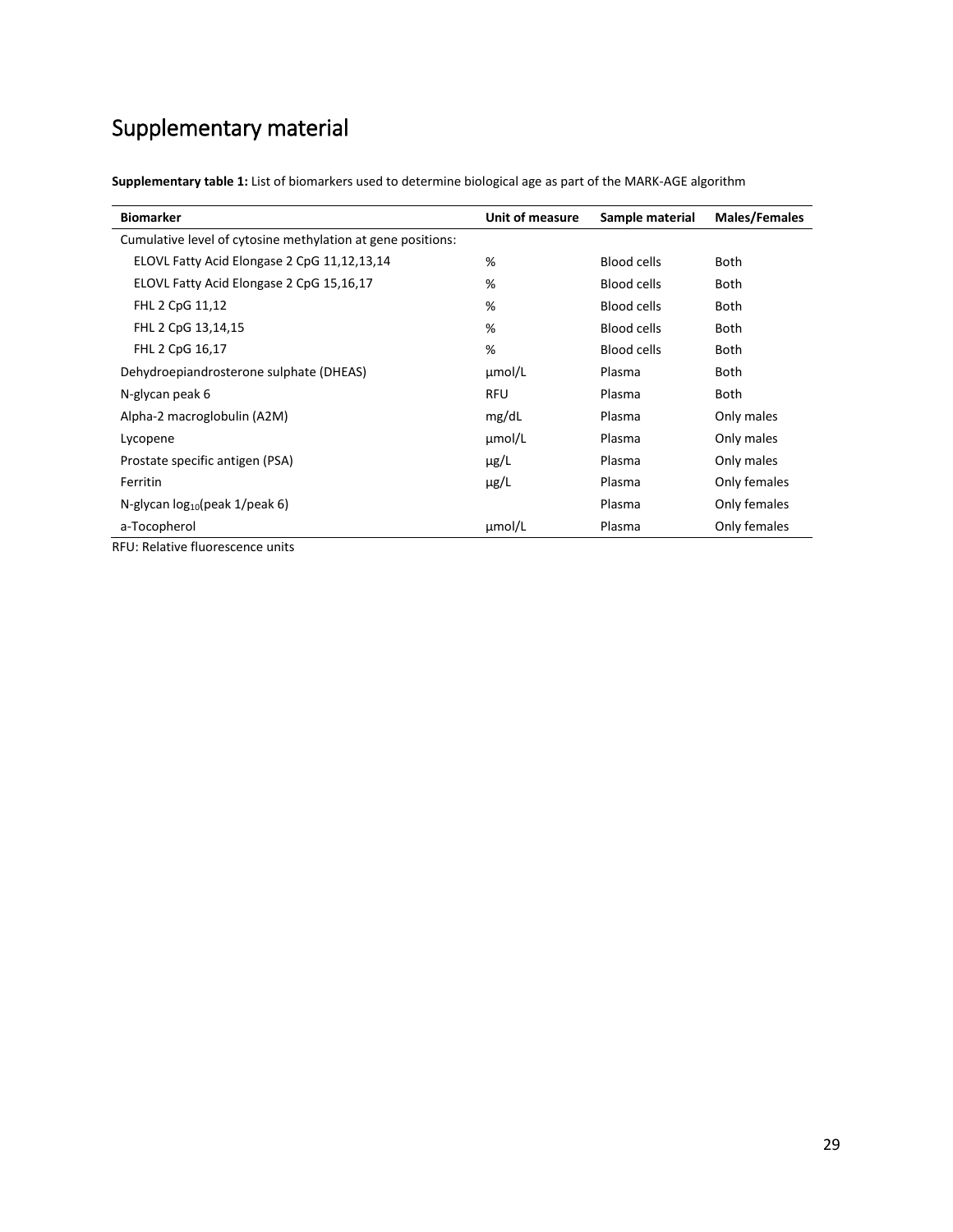| <b>ARV drug</b>              | <b>Currently receiving</b><br>n (%) | <b>Ever received</b><br>n (%) | <b>Cumulative exposure</b><br>[months]<br>Median (IQR) |
|------------------------------|-------------------------------------|-------------------------------|--------------------------------------------------------|
| Abacavir                     | 18 (13.4%)                          | 52 (38.8%)                    | 50.4 (22.5, 79.2)                                      |
| Didanosine                   |                                     | 43 (32.1%)                    | 43.2 (13.9, 73.0)                                      |
| Lamivudine                   | 31 (23.1%)                          | 99 (73.9%)                    | 97.0 (42.5, 140.4)                                     |
| Stavudine                    |                                     | 49 (36.6%)                    | 44.8 (22.3, 75.5)                                      |
| Tenofovir                    | 97 (72.4%)                          | 123 (91.8%)                   | 61.1 (36.9, 91.2)                                      |
| Zalcitabine                  |                                     | 13 (9.7%)                     | 18.0 (9.7, 24.0)                                       |
| Zidovudine                   |                                     | 86 (64.2%)                    | 44.3 (19.7, 89.8)                                      |
| Emtricitabine                | 85 (63.4%)                          | 103 (76.9%)                   | 52.6 (34.2, 68.5)                                      |
| Any d-drug                   |                                     | 60 (44.8%)                    | 62.4 (38.1, 100.0)                                     |
| NRTI Total                   | 123 (91.8%)                         |                               | 138.1 (77.4, 186.7)                                    |
| Nevirapine                   | 31 (23.1%)                          | 62 (46.3%)                    | 67.2 (21.6, 141.7)                                     |
| Efavirenz                    | 30 (22.4%)                          | 64 (47.8%)                    | 44.2 (10.4, 106.9)                                     |
| <b>NNRTI Total</b>           | 70 (52.2%)                          |                               | 77.9 (25.4, 138.9)                                     |
| Darunavir                    | 32 (23.9%)                          | 43 (32.1%)                    | 24.2 (4.4, 55.1)                                       |
| Indinavir                    |                                     | 34 (25.4%)                    | 17.0 (11.4, 29.6)                                      |
| Lopinavir                    |                                     | 42 (31.3%)                    | 37.1 (10.6, 98.0)                                      |
| <b>Boosting Ritonavir</b>    | 66 (49.3%)                          | 81 (60.5%)                    | 65.2 (18.3, 104.4)                                     |
| Saquinavir                   |                                     | 37 (27.6%)                    | 22.1 (13.3, 43.7)                                      |
| Saquinavir + d-drug          |                                     | 26 (19.4%)                    | 18.8 (13.8, 40.2)                                      |
| Saquinavir + Ritonavir       |                                     | 26 (19.4%)                    | 23.6 (13.7, 62.0)                                      |
| Saquinavir without Ritonavir |                                     | 27 (20.2%)                    | 5.9(0.1, 19.5)                                         |
| Saquinavir + Other PI        |                                     | 5(3.7%)                       | 20.7 (12.1, 62.0)                                      |
| Atazanavir                   | 26 (19.4%)                          | 47 (35.1%)                    | 49.0 (11.7, 77.4)                                      |
| Ritonavir                    |                                     | 30 (22.4%)                    | 16.9 (7.1, 30.4)                                       |
| Nelfinavir                   |                                     | 23 (17.2%)                    | 26.0 (8.9, 34.2)                                       |
| PI Total                     | 68 (50.8%)                          |                               | 65.7 (27.5, 120.2)                                     |
| Raltegravir                  | 7(5.2%)                             | 15 (11.2%)                    | 33.5 (16.5, 55.1)                                      |
| Integrase Inhibitors Total   | 7 (5.2%)                            |                               | 33.5 (16.5, 55.1)                                      |

**Supplementary table 2:** Number and proportion of HIV-positive COBRA participants currently or ever receiving each ARV drug with median (IQR) cumulative exposure (months)

Note: d-drugs are Didanosine, Stavudine and Zalcitabine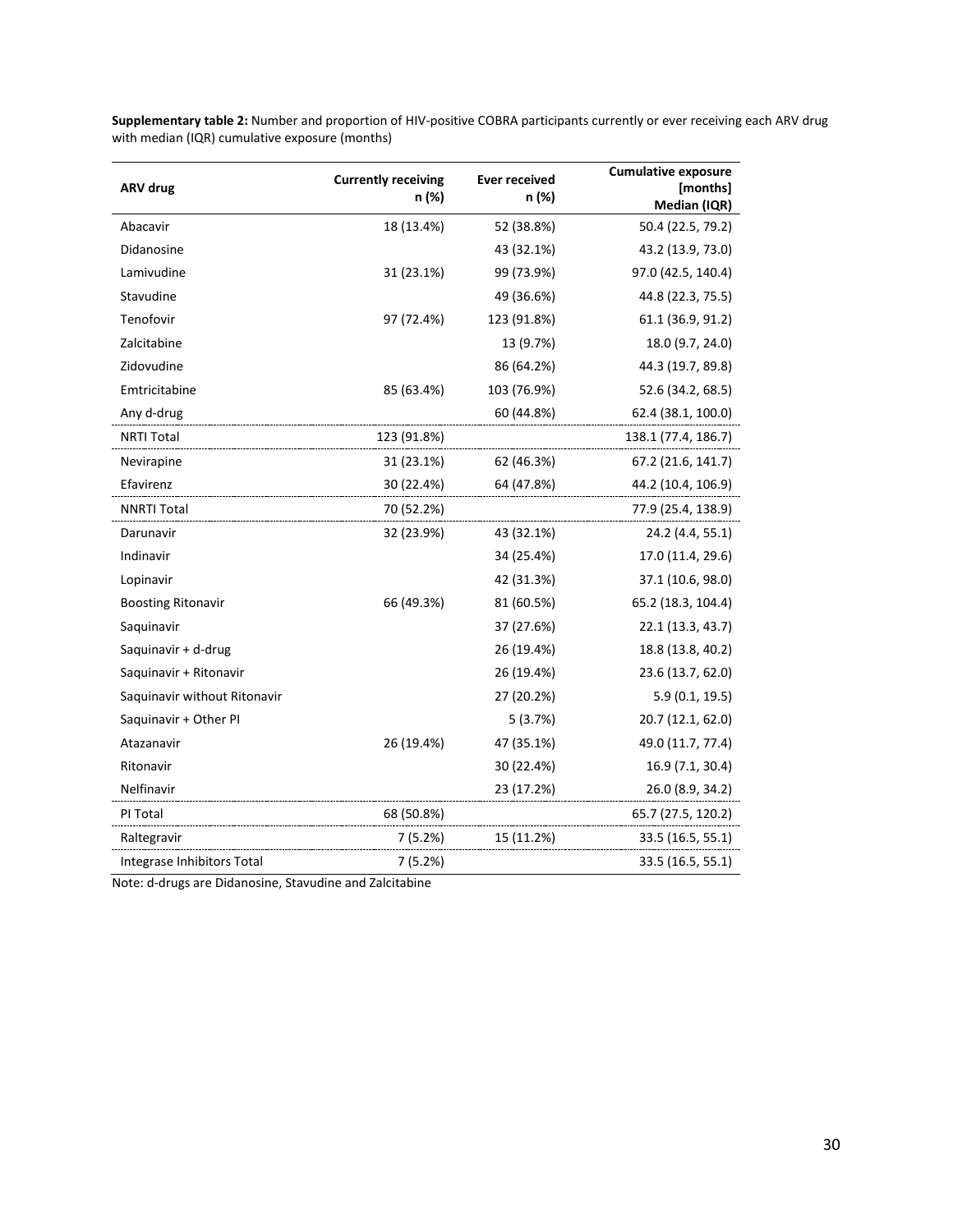| Biomarker, median (IQR)                                     | <b>COBRA participants</b>     |                               |                |                               |                |         |
|-------------------------------------------------------------|-------------------------------|-------------------------------|----------------|-------------------------------|----------------|---------|
|                                                             | HIV-positive (n=134)          | HIV-negative (n=79)           | p <sup>1</sup> | BD (n=35)                     | p <sup>2</sup> | $p^3$   |
| Cumulative level of cytosine methylation at gene positions: |                               |                               |                |                               |                |         |
| ELOVL Fatty Acid Elongase 2 CpG 11,12,13,14 (%)             | 0.70(0.67, 0.76)              | 0.67(0.63, 0.71)              | < 0.001        | $0.62$ (0.56, 0.64)           | < 0.001        | < 0.001 |
| ELOVL Fatty Acid Elongase 2 CpG 15,16,17 (%)                | 0.63(0.60, 0.68)              | 0.60(0.57, 0.65)              | < 0.001        | 0.58(0.52, 0.62)              | < 0.001        | 0.01    |
| FHL 2 CpG 11,12 (%)                                         | 0.22(0.19, 0.26)              | 0.21(0.17, 0.24)              | 0.01           | 0.17(0.15, 0.20)              | < 0.001        | 0.02    |
| FHL 2 CpG 13,14,15 (%)                                      | 0.35(0.30, 0.39)              | 0.32(0.28, 0.37)              | 0.008          | 0.26(0.24, 0.31)              | < 0.001        | < 0.001 |
| FHL 2 CpG 16,17 (%)                                         | 0.54(0.48, 0.59)              | 0.51(0.46, 0.59)              | 0.26           | 0.42(0.33, 0.50)              | < 0.001        | < 0.001 |
| DHEAS (µmol/L)                                              | 2.54 (1.35, 3.88)             | 3.21 (2.07, 4.40)             | 0.03           | 2.70 (1.81, 3.80)             | 0.63           | 0.15    |
| N-glycan peak 6 (RFU)                                       | 17.6 (16.0, 19.6)             | 18.0 (16.2, 20.2)             | 0.43           | 18.7 (17.5, 19.5)             | 0.04           | 0.18    |
| A2M ( $mg/dL$ ) $\sigma$                                    | 150.4 (123.0, 204.5)          | 134.6 (119.8, 154.5)          | 0.004          | 96.7 (78.0, 128.0)            | < 0.001        | < 0.001 |
| Lycopene (µmol/L) o'                                        | $0.62$ (0.39, 1.00)           | 0.78(0.52, 1.14)              | 0.09           | 0.89(0.46, 1.10)              | 0.19           | 0.73    |
| $PSA (\mu g/L) \sigma$                                      | 0.91(0.57, 1.36)              | 1.05(0.63, 2.35)              | 0.04           | 0.80(0.37, 1.50)              | 0.63           | 0.14    |
| Ferritin ( $\mu$ g/L) $\circ$                               | 31.7 (10.2, 46.7)             | 58.5 (25.0, 172.3)            | 0.33           | 52.3 (24.2, 79.2)             | 0.40           | 0.79    |
| N-glycan $log_{10}(peak 1/peak 6)$ º                        | $-0.22$ ( $-0.37$ , $-0.10$ ) | $-0.27$ ( $-0.47$ , $-0.10$ ) | 0.60           | $-0.38$ ( $-0.50$ , $-0.23$ ) | 0.06           | 0.26    |
| a-Tocopherol (µmol/L) 9                                     | 37.1 (24.7, 38.9)             | 35.0 (28.2, 43.4)             | 0.95           | 34.2 (28.0, 39.1)             | 0.92           | 0.70    |

**Supplementary table 3:** Distribution of the ten individual biomarkers of aging in COBRA participants and BD (*p* 1 : HIV-positive vs HIV-negative COBRA participants; *p*<sup>2</sup>: HIV-positive COBRA participants vs BD; *p*<sup>3</sup>: HIV-negative COBRA participants vs BD – all *p*'s were obtained from Wilcoxon signed-rank tests)

Note: ♂: only in male individuals (n=124 in COBRA HIV-positive, n=73 in COBRA HIV-negative and n=18 in BD); ♀: only in female individuals (n=9 in COBRA HIV-positive, n=6 in COBRA HIV-negative and n=17 in BD)